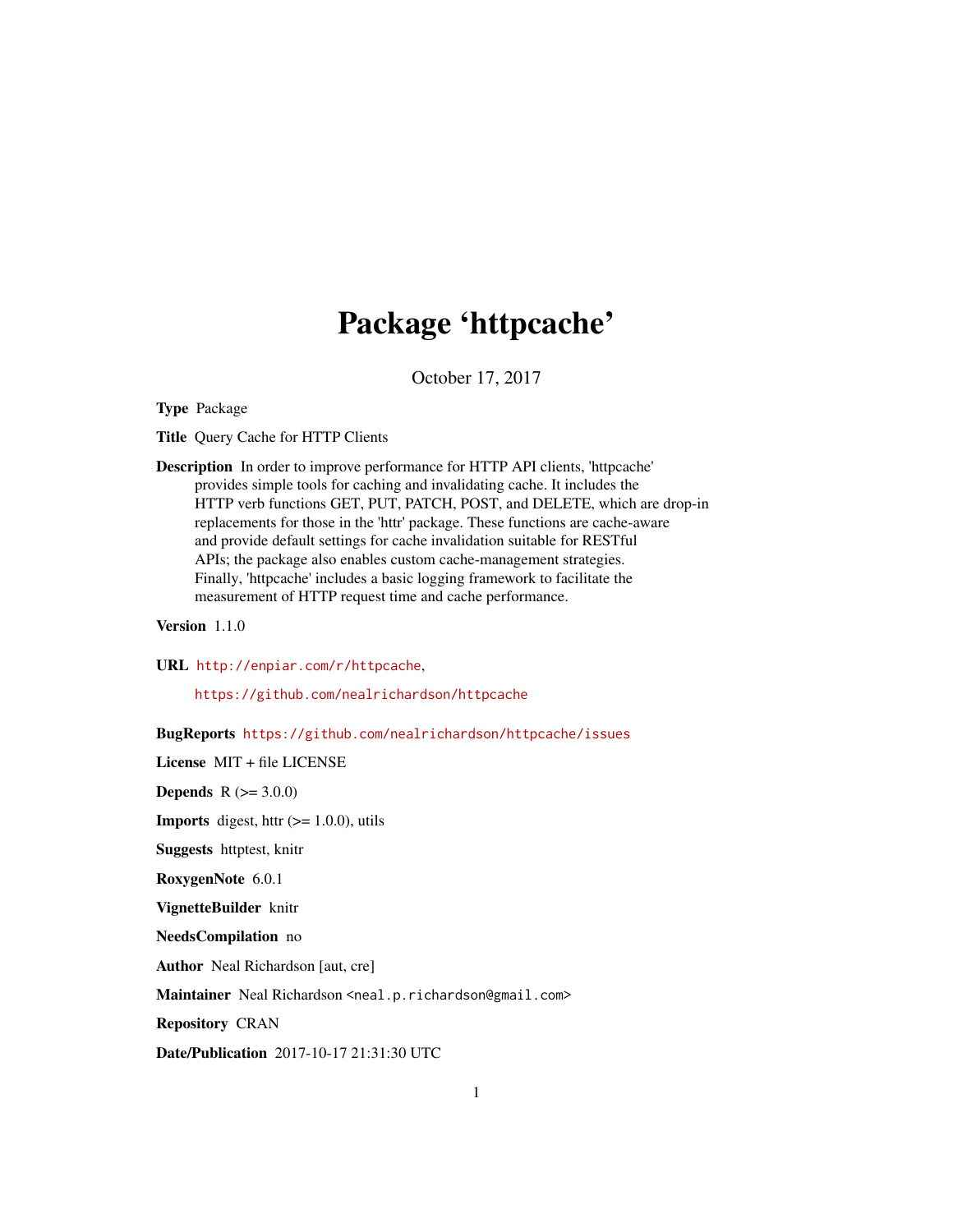## <span id="page-1-0"></span>R topics documented:

| Index |  |
|-------|--|

buildCacheKey *Construct a unique cache key for a request*

#### Description

This function encapsulates the logic of making a cache key, allowing other code or libraries to access the HTTP cache programatically.

#### Usage

buildCacheKey(url, query = NULL, body = NULL, extras = c())

#### Arguments

| url    | character request URL                                                  |
|--------|------------------------------------------------------------------------|
| query  | Optional query parameters for the request                              |
| bodv   | Optional request body                                                  |
| extras | character Optional additional annotations to include in the cache key. |
|        |                                                                        |

#### Value

Character value, starting with url and including hashed query and body values if provided, to be used as the cache key for this request.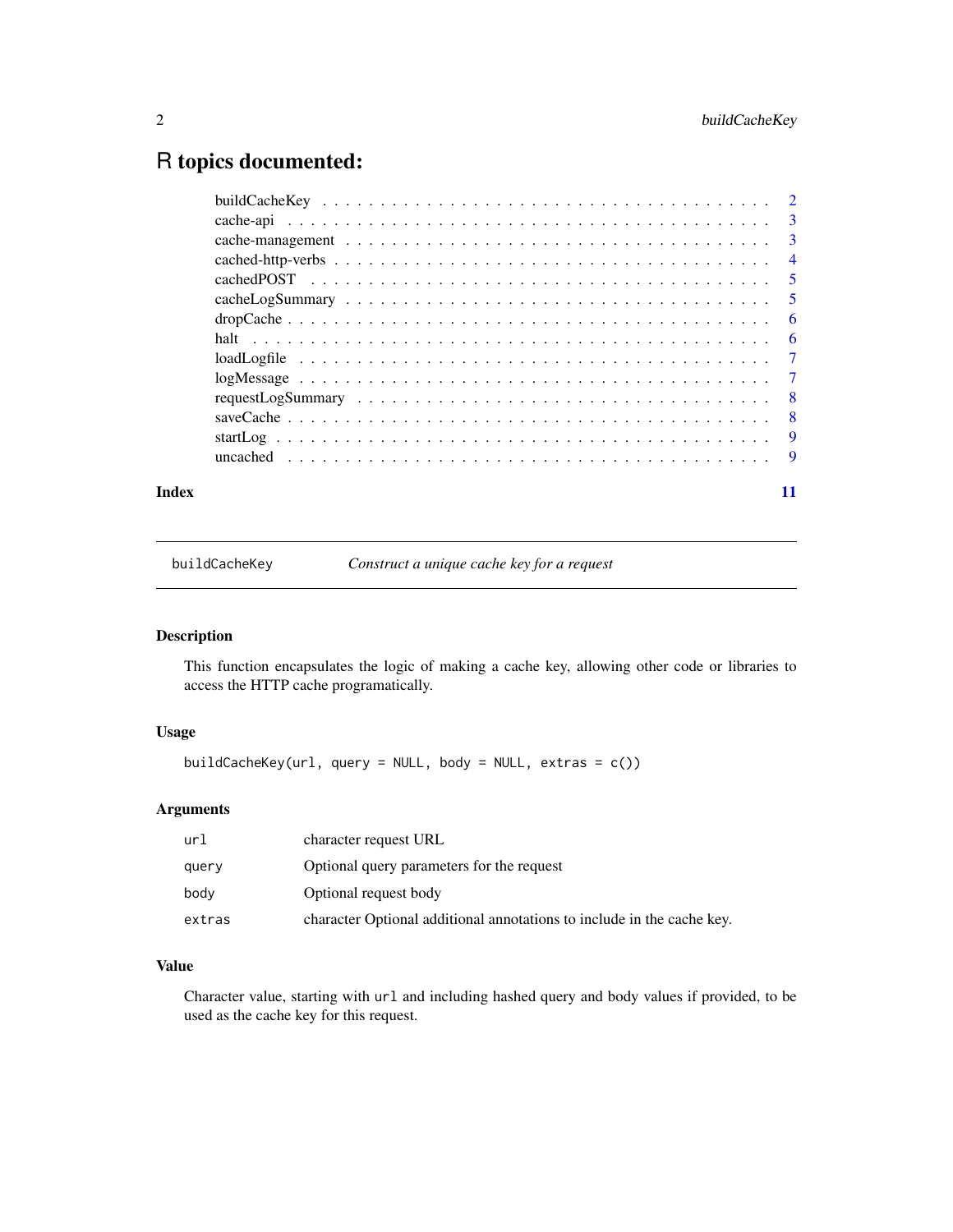<span id="page-2-0"></span>

These functions provide access to what's stored in the cache.

#### Usage

hitCache(key)

getCache(key)

setCache(key, value)

#### Arguments

| kev   | character, typically a URL or similar                  |
|-------|--------------------------------------------------------|
| value | For setCache, an R object to set in the cache for key. |

#### Value

hitCache returns logical whether key exists in the cache. getCache returns the value stored in the cache, or NULL if there is nothing cached. setCache is called for its side effects.

cache-management *Manage the HTTP cache*

#### Description

These functions turn the cache on and off and clear the contents of the query cache.

#### Usage

cacheOn() cacheOff() clearCache()

#### Value

Nothing. Functions are run for their side effects.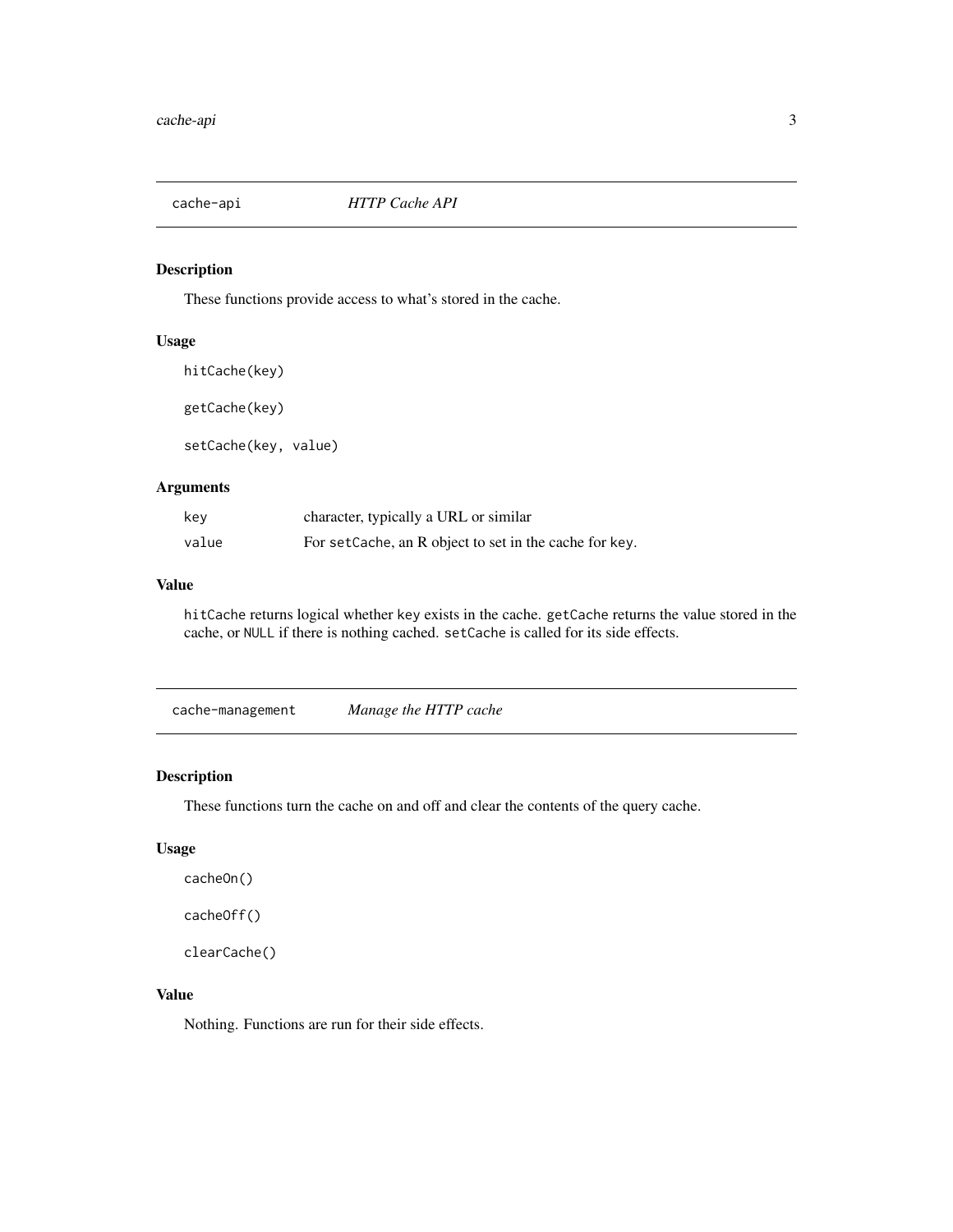<span id="page-3-0"></span>cached-http-verbs *Cache-aware versions of httr verbs*

#### Description

These functions set, read from, and bust the HTTP query cache. They wrap the similarly named functions in the httr package and can be used as drop-in replacements for them.

#### Usage

 $GET(url, ...)$  $PUT(url, ..., drop = dropCache(url))$ POST(url, ..., drop = dropOnly(url)) PATCH(url, ..., drop = dropCache(url)) DELETE(url, ..., drop = dropCache(url))

#### Arguments

| url      | character URL of the request                                                                                                                                                                                                                                                                                                             |
|----------|------------------------------------------------------------------------------------------------------------------------------------------------------------------------------------------------------------------------------------------------------------------------------------------------------------------------------------------|
| $\ddots$ | additional arguments passed to the httr functions                                                                                                                                                                                                                                                                                        |
| drop     | For PUT, PATCH, POST, and DELETE, code to be executed after the request. This<br>is intended to be for supplying cache-invalidation logic. By default, POST drops<br>cache only for the specified url (i.e. $dropOnly()$ ), while the other verbs drop<br>cache for the request URL and for any URLs nested below it (i.e. dropCache()). |

#### Details

GET checks the cache before making an HTTP request, and if there is a cache miss, it sets the response from the request into the cache for future requests. The other verbs, assuming a more or less RESTful API, would be assumed to modify server state, and thus they should trigger cache invalidation. They have default cache-invalidation strategies, but you can override them as desired.

#### Value

The corresponding httr response object, potentially read from cache

#### See Also

[dropCache\(\)](#page-5-2) [cachedPOST\(\)](#page-4-1)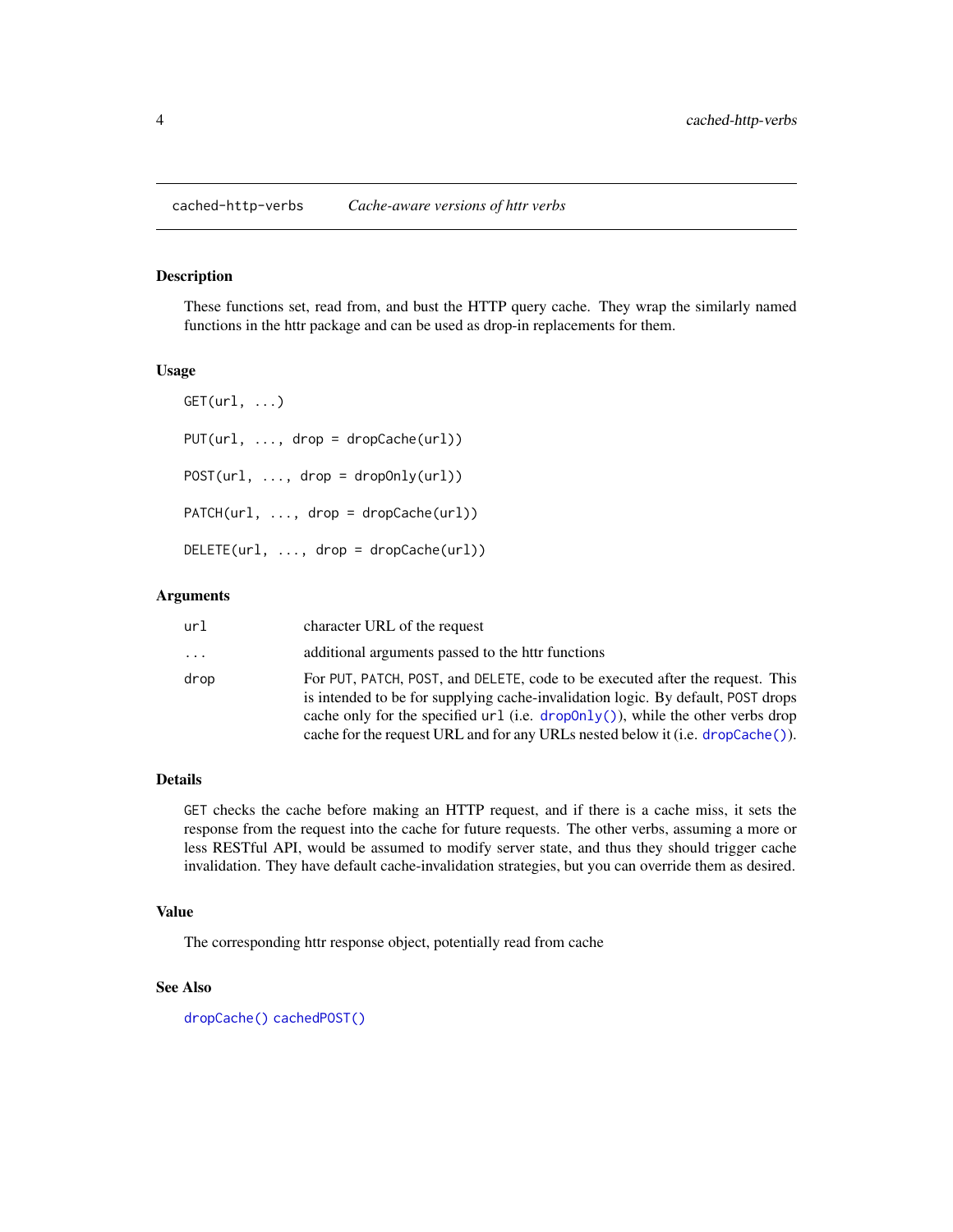<span id="page-4-1"></span><span id="page-4-0"></span>

Some APIs have resources where a POST is used to send a command that returns content and doesn't modify state. In this case, it's more like a GET. This may occur where one might normally GET but the request URI would be too long for the server to accept. cachedPOST thus behaves more like GET, checking for a cached response before performing the request and setting cache if the request is successful. It does no cache dropping, unlike httpcache:: POST().

#### Usage

cachedPOST(url, ...)

#### Arguments

| url      | character URL of the request                      |
|----------|---------------------------------------------------|
| $\cdots$ | additional arguments passed to the httr functions |

#### Value

The corresponding httr response object, potentially read from cache

| cacheLogSummary | Summarize cache performance from a log |  |
|-----------------|----------------------------------------|--|

#### Description

Summarize cache performance from a log

#### Usage

```
cacheLogSummary(logdf)
```
#### Arguments

logdf A logging data.frame, as loaded by [loadLogfile\(\)](#page-6-1).

#### Value

A list containing counts of cache hit/set/drop events, plus a cache hit rate.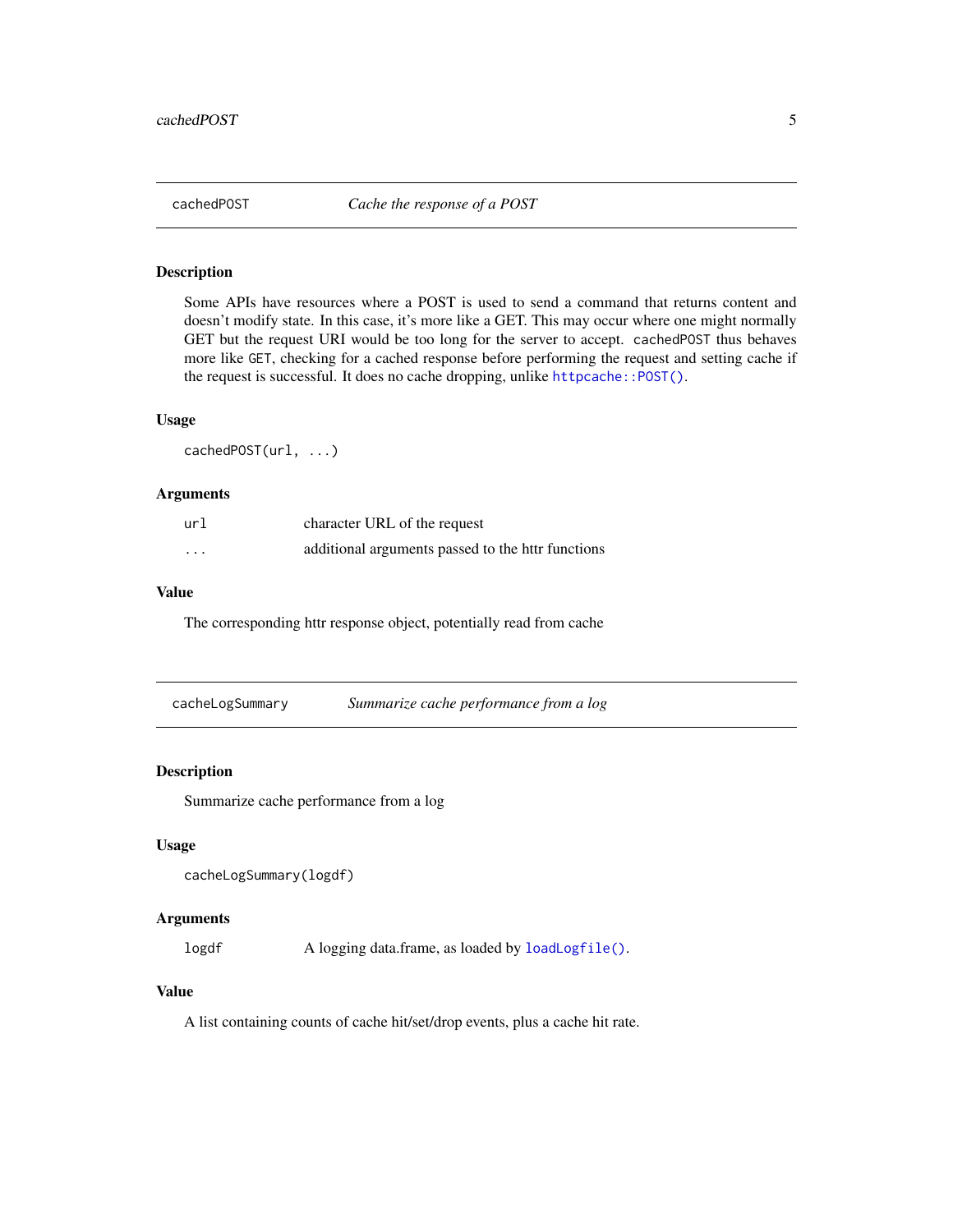<span id="page-5-2"></span><span id="page-5-1"></span><span id="page-5-0"></span>

These functions let you control cache invalidation. dropOnly invalidates cache only for the specified URL. dropPattern uses regular expression matching to invalidate cache. dropCache is a convenience wrapper around dropPattern that invalidates cache for any resources that start with the given URL.

#### Usage

dropCache(x) dropOnly(x)

dropPattern(x)

Arguments

x character URL or regular expression

#### Value

Nothing. Functions are run for their side effects.

<span id="page-5-3"></span>

halt *Stop, log, and no call*

#### Description

Wrapper around [base::stop\(\)](#page-0-0) that logs the error message and then stops with call.=FALSE by default.

#### Usage

 $halt(..., call. = FALSE)$ 

#### Arguments

| $\cdots$ | arguments passed to stop                               |
|----------|--------------------------------------------------------|
| call.    | logical: print the call? Default is FALSE, unlike stop |

#### Value

Nothing. Raises an error.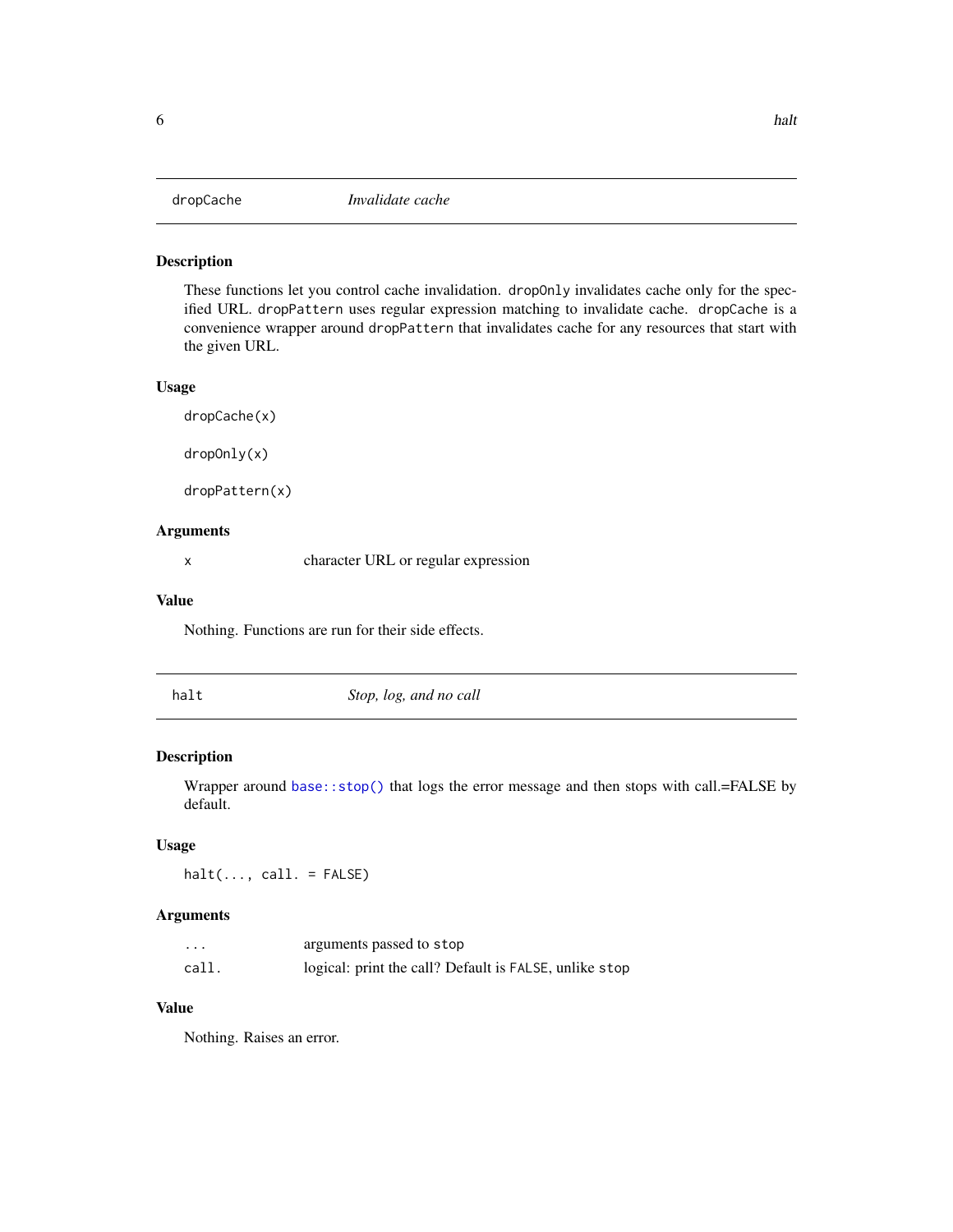<span id="page-6-1"></span><span id="page-6-0"></span>

Read in a httpcache log file

#### Usage

loadLogfile(filename, scope = c("CACHE", "HTTP"))

#### Arguments

| filename | character name of the log file, passed to $utils::read.delim()$                                                                                                                                                                                     |
|----------|-----------------------------------------------------------------------------------------------------------------------------------------------------------------------------------------------------------------------------------------------------|
| scope    | character optional means of selecting only certain log messages. By default,<br>only "CACHE" and "HTTP" log messages are kept. Other logged messages,<br>such as "ERROR" messages from $halt()$ , will be dropped from the resulting<br>data.frame. |

#### Value

A data.frame of log results.

| logMessage | Log a message |  |
|------------|---------------|--|
|            |               |  |

### Description

Log a message

#### Usage

logMessage(...)

#### Arguments

... Strings to pass to [base::cat\(\)](#page-0-0)

#### Value

Nothing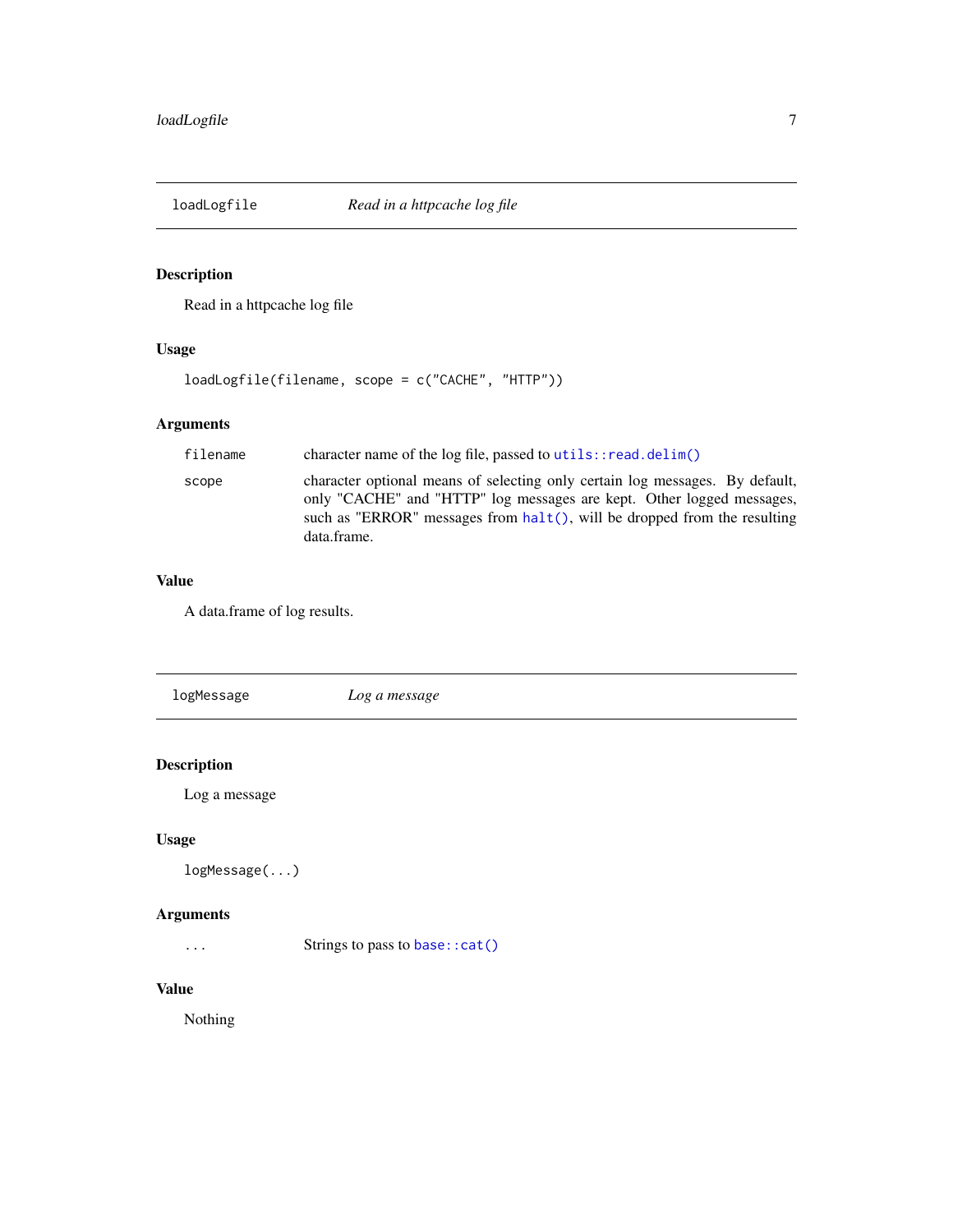<span id="page-7-0"></span>requestLogSummary *Summarize HTTP requests from a log*

#### Description

Summarize HTTP requests from a log

#### Usage

requestLogSummary(logdf)

#### Arguments

logdf A logging data.frame, as loaded by [loadLogfile\(\)](#page-6-1).

#### Value

A list containing counts of HTTP requests by verb, as well as summaries of time spent waiting on HTTP requests.

saveCache *Save and load cache state*

#### Description

Warm your query cache from a previous session by saving out the cache and loading it back in.

#### Usage

saveCache(file)

loadCache(file)

#### Arguments

file character file path to write the cache data to, in .rds format

#### Value

Nothing; called for side effects.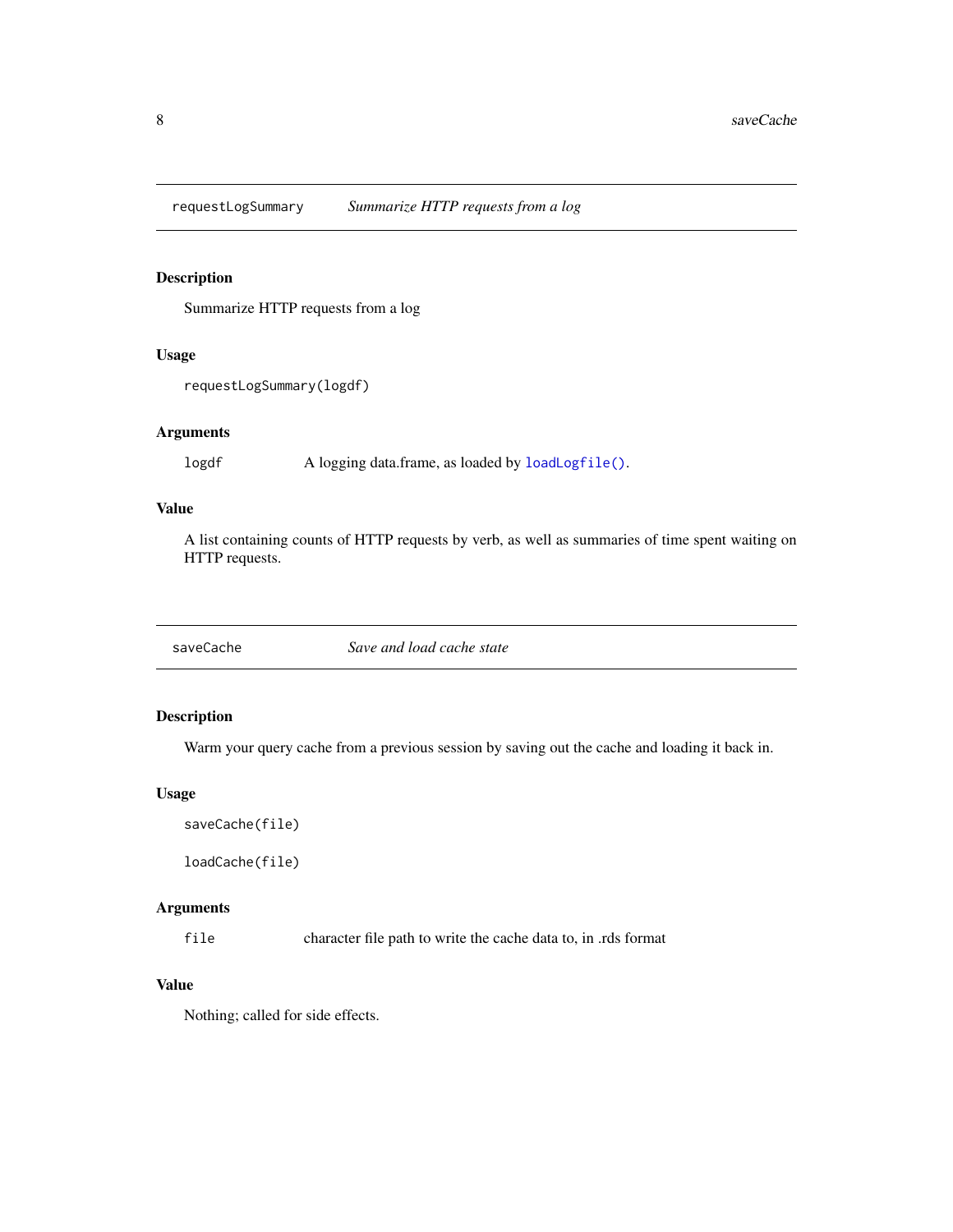<span id="page-8-0"></span>

Enable logging

#### Usage

startLog(filename = "", append = FALSE)

#### Arguments

| filename | character: a filename/path where the log can be written out. If "", messages will<br>print to stdout (the screen). See base: $cat()$ .         |
|----------|------------------------------------------------------------------------------------------------------------------------------------------------|
| append   | logical: if the file already exists, append to it? Default is FALSE, and if not in<br>append mode, if the filename exists, it will be deleted. |

#### Value

Nothing.

| uncached | Context manager to temporarily turn cache off if it is on |  |
|----------|-----------------------------------------------------------|--|
|----------|-----------------------------------------------------------|--|

#### Description

If you don't want to store the response of a GET request in the cache, wrap it in uncached(). It will neither read from nor write to cache.

#### Usage

uncached(...)

#### Arguments

... Things to evaluate with caching off

#### Details

uncached will not invalidate cache records, if present. It only ignores them.

#### Value

Whatever ... returns.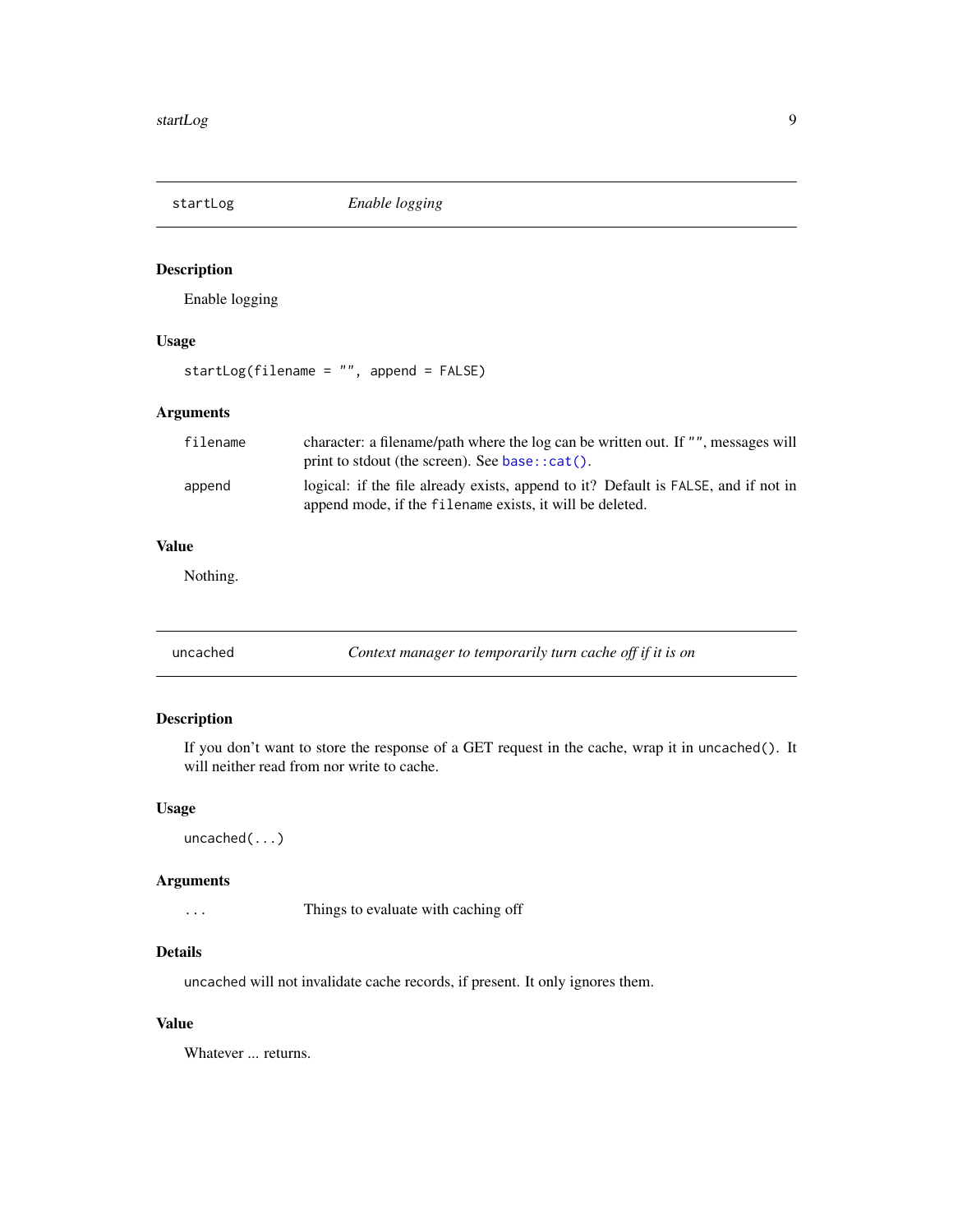10 uncached

### Examples

uncached(GET("http://httpbin.org/get"))